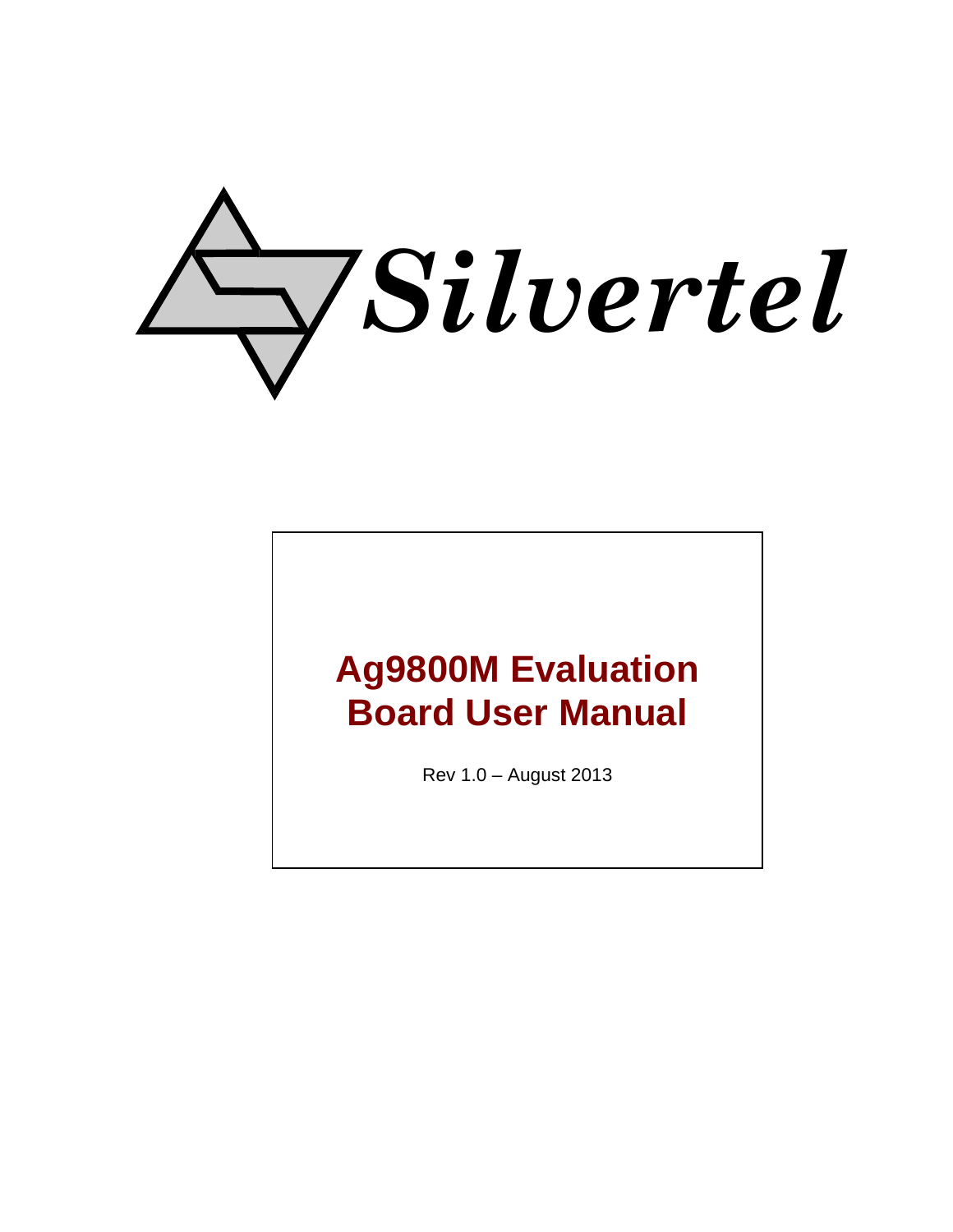# <span id="page-1-0"></span>1 Table of Contents

|                                |                         | <b>Table of Contents</b> |             |
|--------------------------------|-------------------------|--------------------------|-------------|
| $\mathbf{2}$                   | <b>Table of Figures</b> |                          |             |
| 3                              | <b>Introduction</b>     |                          |             |
| 4                              |                         | <b>Board Description</b> | $\mathbf 2$ |
|                                | 4.1                     |                          |             |
|                                |                         |                          |             |
|                                |                         |                          |             |
|                                |                         |                          |             |
|                                |                         |                          |             |
|                                |                         |                          |             |
|                                |                         |                          |             |
|                                |                         |                          |             |
| <b>Equipment Required</b><br>5 |                         |                          |             |
| <b>Using the Board</b><br>6    |                         |                          | 6           |

# 2 Table of Figures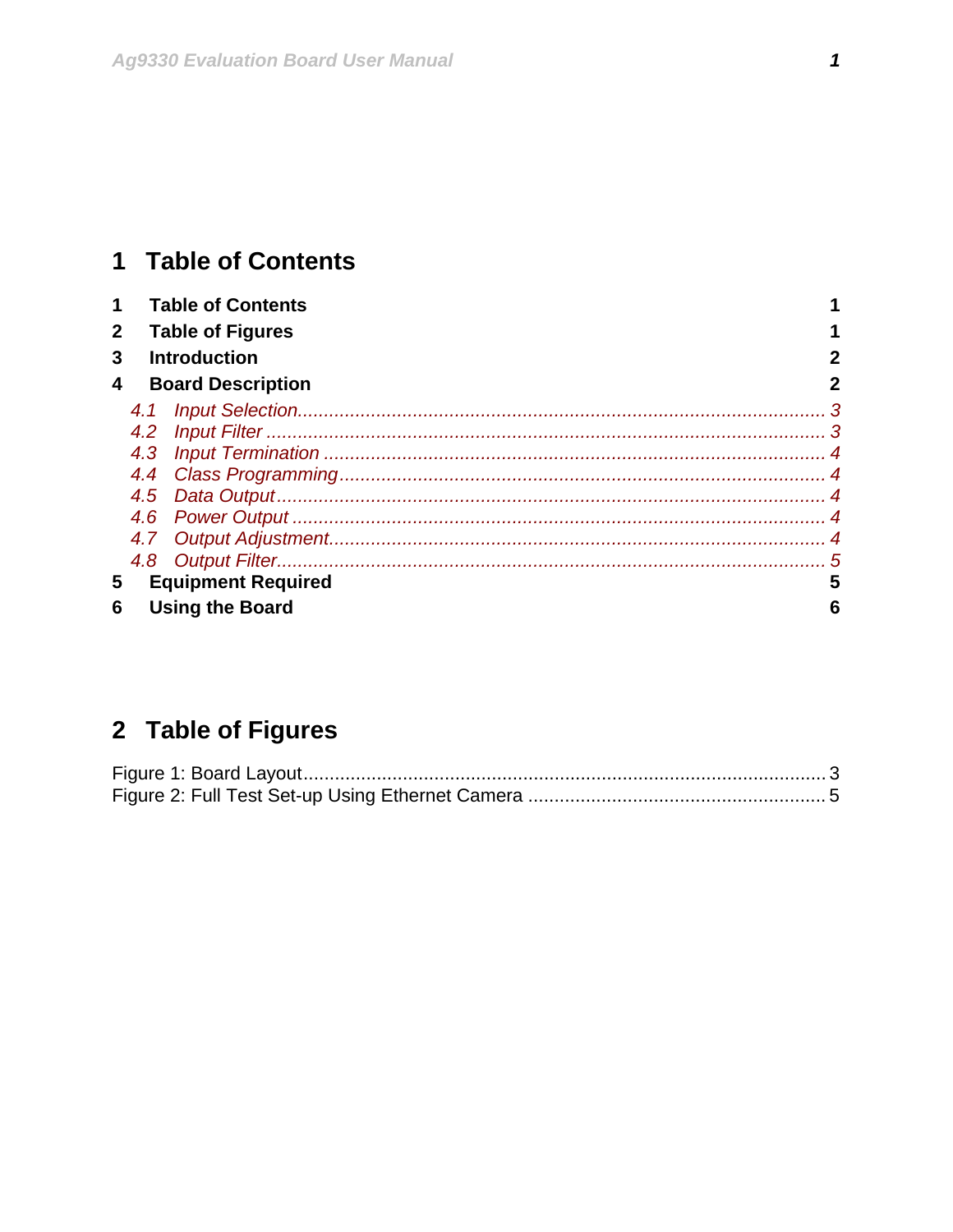### <span id="page-2-0"></span>**3 Introduction**

This manual is intended to be a guide to using the "EVALAG9800M evaluation board" with a Silvertel Ag9800M Powered Device (PD) module.

Because the Ag9800M is a surface mount device, it will be solder directly onto the evaluation board before being shipped. So when ordering the evaluation board you will need to select the variant that you require: -

| 3.3V    | Ag9803M |
|---------|---------|
| 5.0V    | Ag9805M |
| 12.0V - | Ag9812M |

# **4 Board Description**

The data is supplied to the EVALAG9800M board through connector J1 and is passed through to the peripheral equipment via J2.

The EVALAG9800M evaluation board is design to handle 10/100BASE-T Ethernet data rates.

The Power Sourcing Equipment (PSE) delivers power to the EVALAG9800M evaluation board power via J1.

The output power from the EVALAG9800M evaluation board to the peripheral equipment is supplied via J3, J4 & J5 (see [Figure 1](#page-3-1)). When the PD module output is ON - LED1 will be illuminated.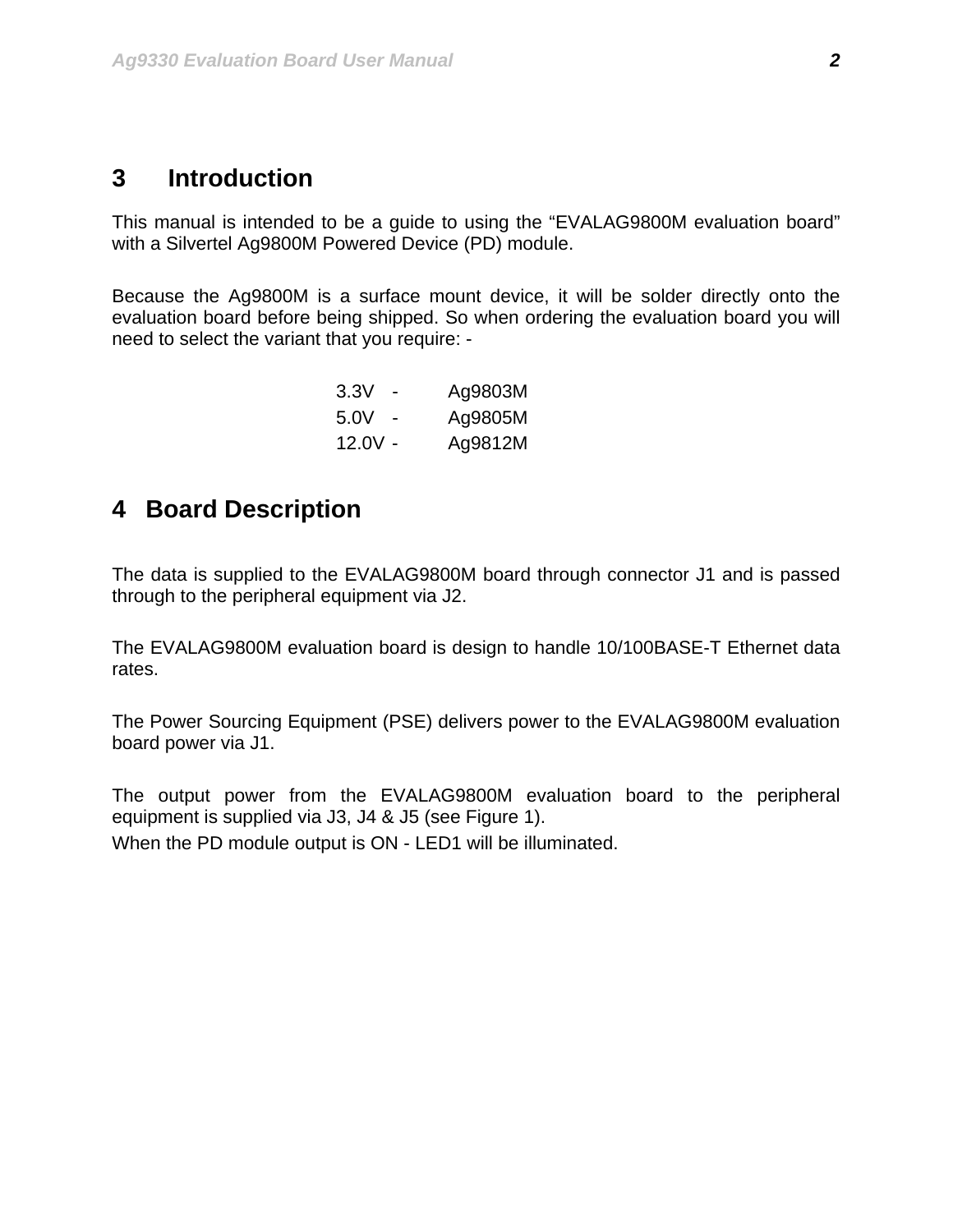<span id="page-3-0"></span>

Figure 1: Board Layout

#### <span id="page-3-1"></span>*4.1 Input Selection*

The PSE output is automatically extracted from either the spare pairs or from the centre taps of T1 (which is IEEE802.3af compliant).

BR1 and BR2 are fitted to ensure that the PSE output polarity is correctly delivered to the VIN+ and VIN- (input) pins of the Ag9800M module.

#### *4.2 Input Filter*

The EVALAG9800M evaluation board has the build option to reduce emissions, see apps notes "ANX-POE-EMI" and ANX-POE-HDBaseT" on our website for more information.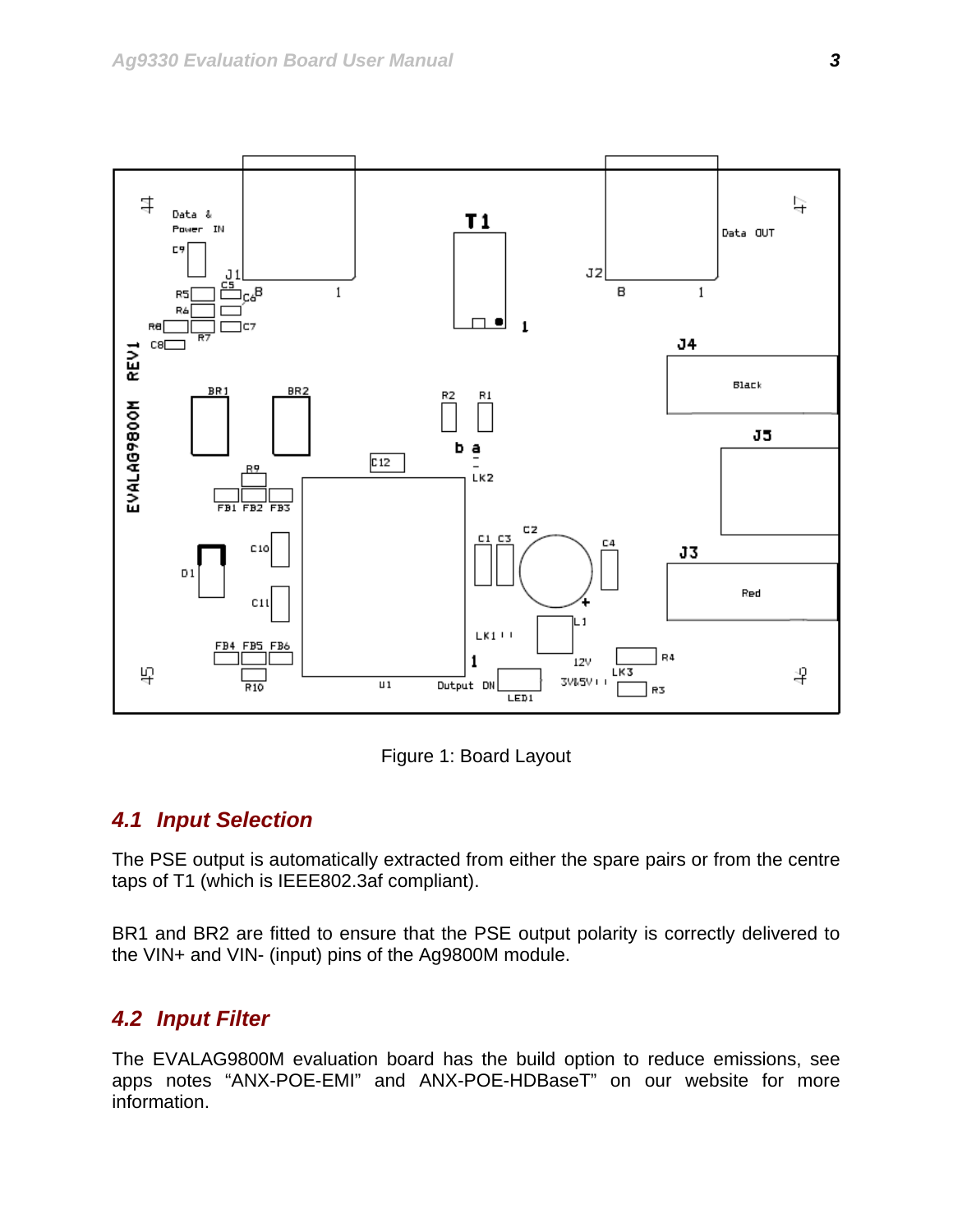#### <span id="page-4-0"></span>*4.3 Input Termination*

EVALAG9800M evaluation board has the build option to add input data termination, see the apps note "ANX-POE-Data-Termination" on our website for more information.

#### *4.4 Class Programming*

The Ag9800M is internally set to Class 0, so the EVALAG9800M evaluation board does not have any class programming.

#### *4.5 Data Output*

The output data is transmitted from the evaluation board via J2.

#### *4.6 Power Output*

The Ag9800M output is delivered from connectors J3 (positive) and J4 (negative). In addition to these the output voltage is also available from J5 (the centre pin is positive).

LED1 is illuminated when the Ag9800M output is ON.

The link LK3 needs to be set to the either "3V&5V" or "12V".

#### *4.7 Output Adjustment*

The output voltage of the Ag9800M can be adjusted by connecting the ADJ pin to either the -VDC or the +VDC pins. LK2 can be used to adjust the output voltage (see [Figure](#page-3-1)  [1\)](#page-3-1).

On the EVALAG9800M evaluation board R1 and R2 are fitted with a 0 Ohm link to give its full adjustment, see the output adjustment section in the datasheet for more information.

With LK2 fitted in position "a" (centre to right) the output voltage will be decreased.

With LK2 fitted in position "b" (centre to left) the output voltage will be increased.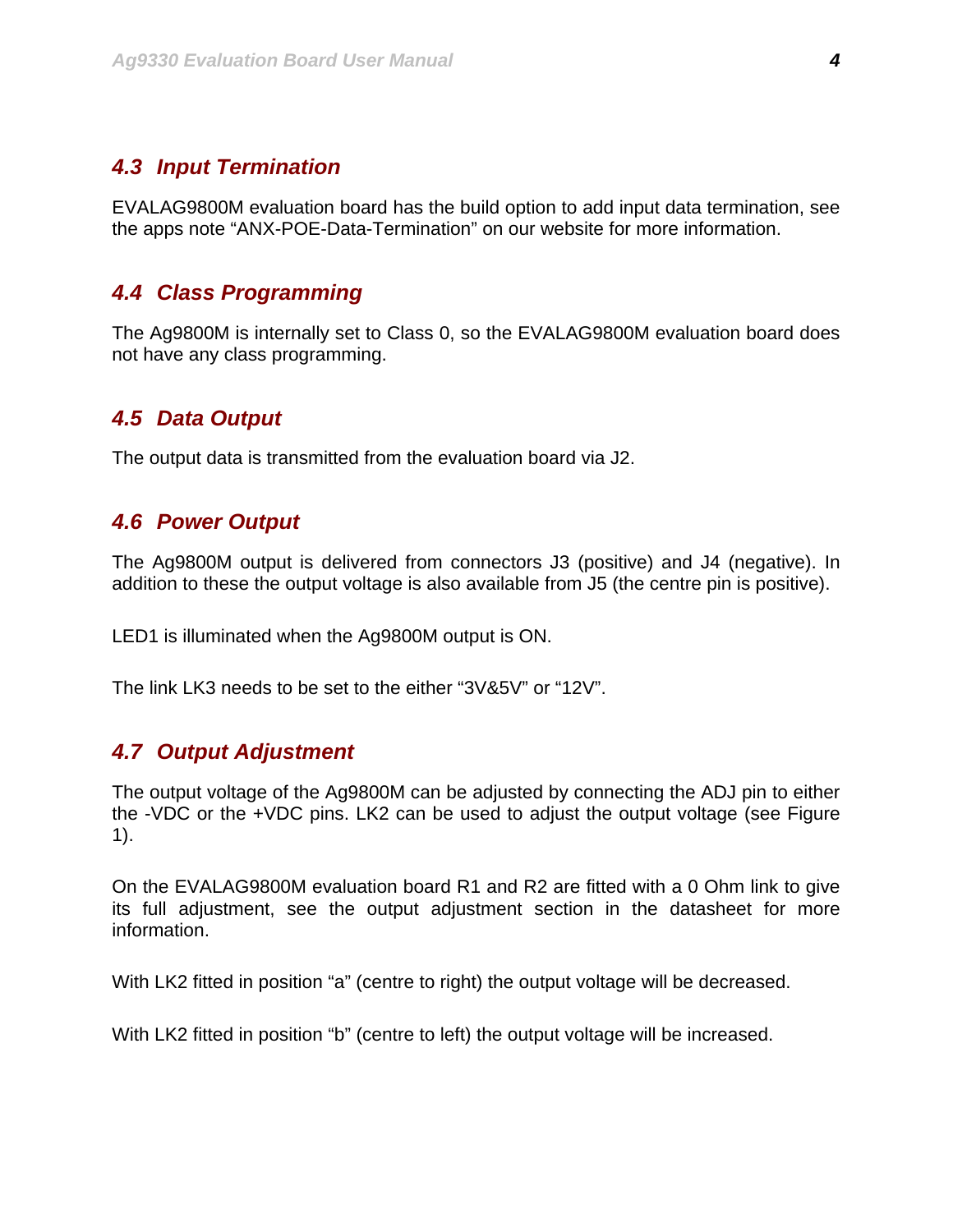#### <span id="page-5-0"></span>*4.8 Output Filter*

The EVALAG9800M evaluation board has an output PI filter fitted, to reduce the output ripple. The PI filter is disabled when the link LK1 is fitted, but can be activated by simply removing the link LK1 (see Figure1).

# **5 Equipment Required**

[Figure 2](#page-5-1) shows the full set up using the EVALAG9800M board to supply data and power to an Ethernet camera.

The equipment required: -

- ¾ PC
- ¾ EVALAG6100 Board
- ¾ EVALAG9800M Board
- ¾ Power Supply (45Vdc to 57Vdc)
- ¾ Ethernet Camera
- $\triangleright$  CAT5e Cables
- ¾ 12V Camera Cable



<span id="page-5-1"></span>Figure 2: Full Test Set-up Using Ethernet Camera